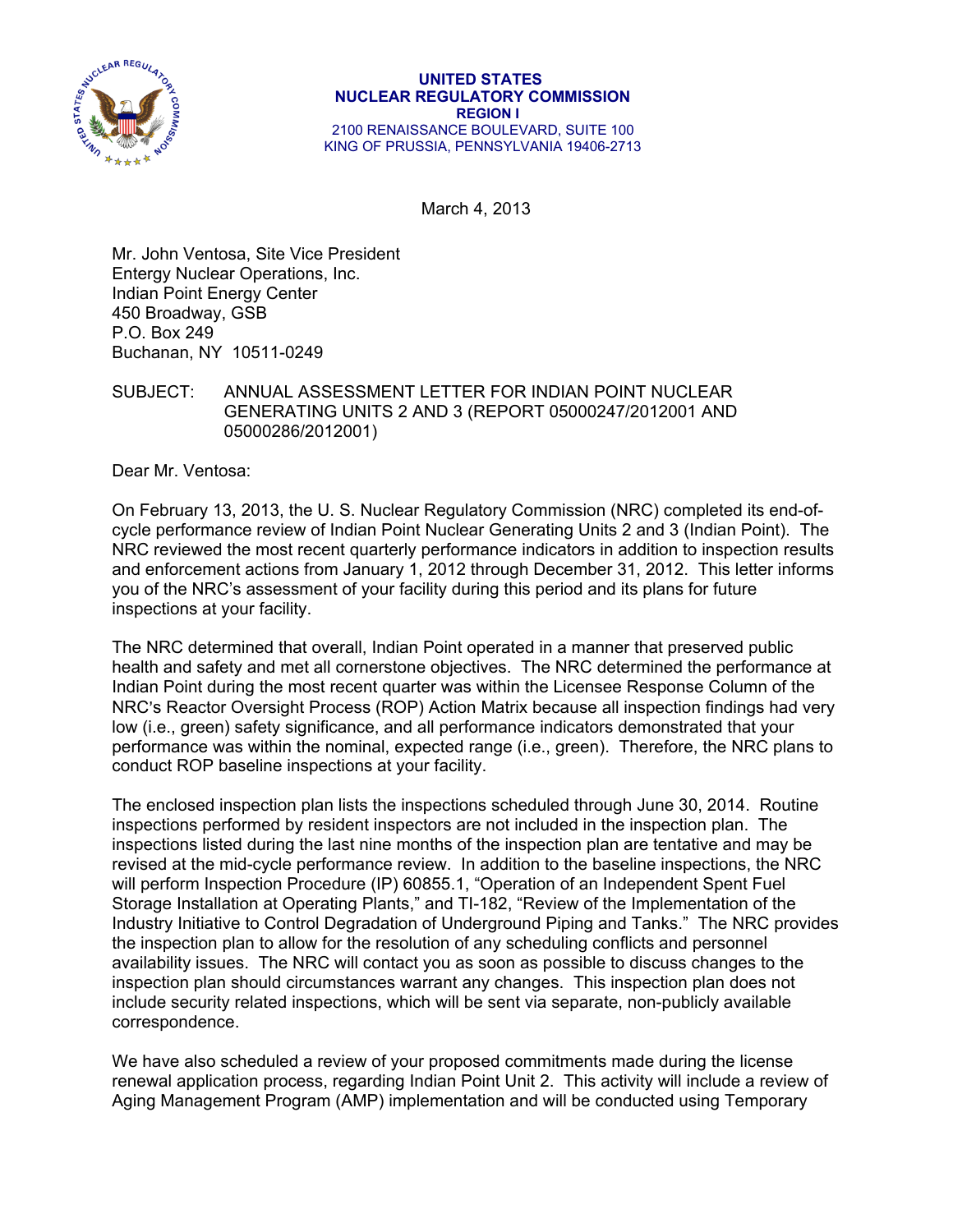Instruction 2516/001, "Review of License Renewal Activities." The overall purpose of the review is to assess progress of your actions associated with monitoring passive components within the scope of license renewal and as tentatively accepted by the staff's safety evaluation report. The Temporary Instruction is available on the NRC Website at: http://pbadupws.nrc.gov/docs/ML1106/ML110620255.pdf

In 2011, based on years of inspection results and assessment insights associated with the sitewide organization at Indian Point, the NRC determined that it was appropriate to modify the inspection program at Indian Point to more closely resemble other dual-unit sites. On January 1, 2012, the NRC implemented a modified inspection program that performed major team inspections, with the exception of triennial fire protection inspections, on a site basis versus a unit basis. Effective January 1, 2013, the NRC modified the inspection requirements for the resident baseline inspection program. The modified inspection program has reduced inspection samples compared to previous years but maintains an increased NRC inspection effort, when compared to similar plants in the U.S. The NRC will accordingly change resident staffing from four to three permanent resident inspectors in the next several months. The three resident inspectors at Indian Point are necessary to complete the modified inspection program requirements. The NRC will periodically evaluate the implementation of the baseline inspection program at Indian Point and make adjustments as appropriate.

In accordance with Title 10 of the *Code of Federal Regulations*, Part 2.390 of the NRC's "Rules" of Practice," a copy of this letter will be available electronically for public inspection in the NRC Public Document Room or from the Publicly Available Records (PARS) component of NRC's Agencywide Documents Access and Management System (ADAMS). ADAMS is accessible from the NRC Web site at http://www.nrc.gov/reading-rm/adams.html (the Public Electronic Reading Room).

Please contact me at 610-337-5069 with any questions you have regarding this letter.

Sincerely,

## */RA/*

 Arthur L. Burritt, Chief Projects Branch 2

Docket Nos. 50-247; 50-286 License Nos. DPR-26; DPR-64

Enclosure: Indian Point 2 & 3 Inspection / Activity Plan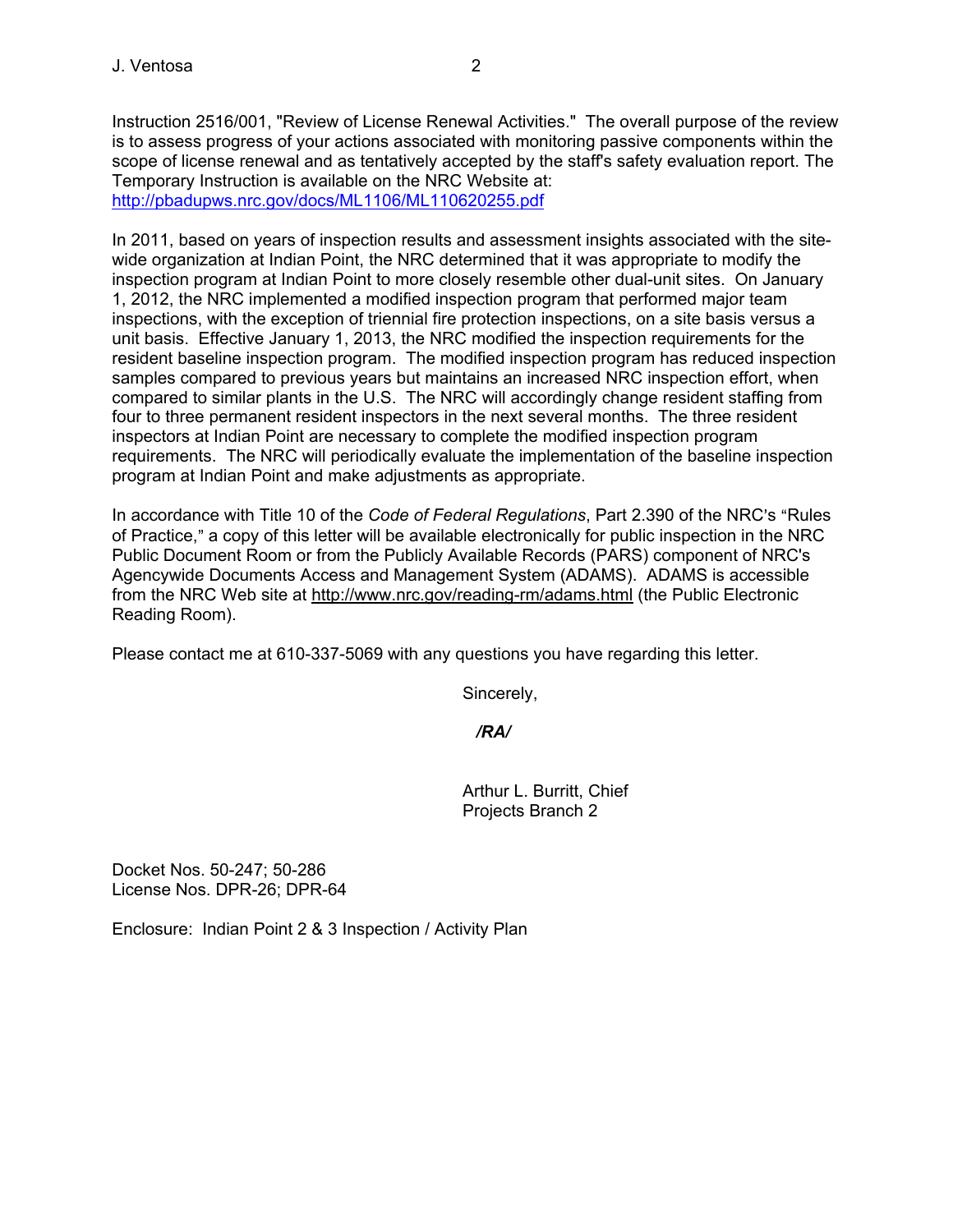Instruction 2516/001, "Review of License Renewal Activities." The overall purpose of the review is to assess progress of your actions associated with monitoring passive components within the scope of license renewal and as tentatively accepted by the staff's safety evaluation report. The Temporary Instruction is available on the NRC Website at: http://pbadupws.nrc.gov/docs/ML1106/ML110620255.pdf

Based on years of inspection results and assessment insights with the site-wide organization at Indian Point, the NRC determined that it was appropriate to modify the inspection program at Indian Point to more closely resemble other dual-unit sites. On January 1, 2012, the NRC implemented a modified inspection program that performed major team inspections, with the exception of triennial fire protection inspections, on a site basis versus a unit basis. Effective January 1, 2013, the NRC modified the inspection requirements for the resident baseline inspection program. The modified inspection program has reduced inspection samples compared to previous years but maintains an increased NRC inspection effort, when compared to similar plants in the U.S. The NRC will also change resident staffing from four to three permanent resident inspectors in the next several months. The three resident inspectors at Indian Point are necessary to complete the modified inspection program requirements.

In accordance with Title 10 of the *Code of Federal Regulations*, Part 2.390 of the NRC's "Rules" of Practice," a copy of this letter will be available electronically for public inspection in the NRC Public Document Room or from the Publicly Available Records (PARS) component of NRC's Agencywide Documents Access and Management System (ADAMS). ADAMS is accessible from the NRC Web site at http://www.nrc.gov/reading-rm/adams.html (the Public Electronic Reading Room).

Please contact me at 610-337-5069 with any questions you have regarding this letter.

 Sincerely, **/RA/**  Arthur L. Burritt, Chief Projects Branch 2

Docket Nos. 50-247; 50-286 License Nos. DPR-26; DPR-64

Enclosure: Indian Point 2 & 3 Inspection / Activity Plan

DOCUMENT NAME: \\nrc.gov\nrc\R1\Shared\ROP-13 EOC Review\Branch 2\IPEC 2013 AAL rev2.doc ADAMS ACCESSION NUMBER: **ML13060A402**

| <b>SUNSI Review</b> |                 | Non-Sensitive<br>Sensitive |                       | <b>Publicly Available</b><br>Non-Publicly Available |  |
|---------------------|-----------------|----------------------------|-----------------------|-----------------------------------------------------|--|
| <b>OFFICE</b>       | RI/DRP          | RI/DRP                     | <b>RI/DRP</b>         | <b>RI/DRP</b>                                       |  |
| <b>NAME</b>         | <b>BBickett</b> | PCataldo/via email         | SStewart<br>via email | <b>ABurritt</b>                                     |  |
| <b>DATE</b>         | 02/25/13        | 02/25/13                   | 02/26/13              | 03/04/13                                            |  |

OFFICIAL RECORD COPY